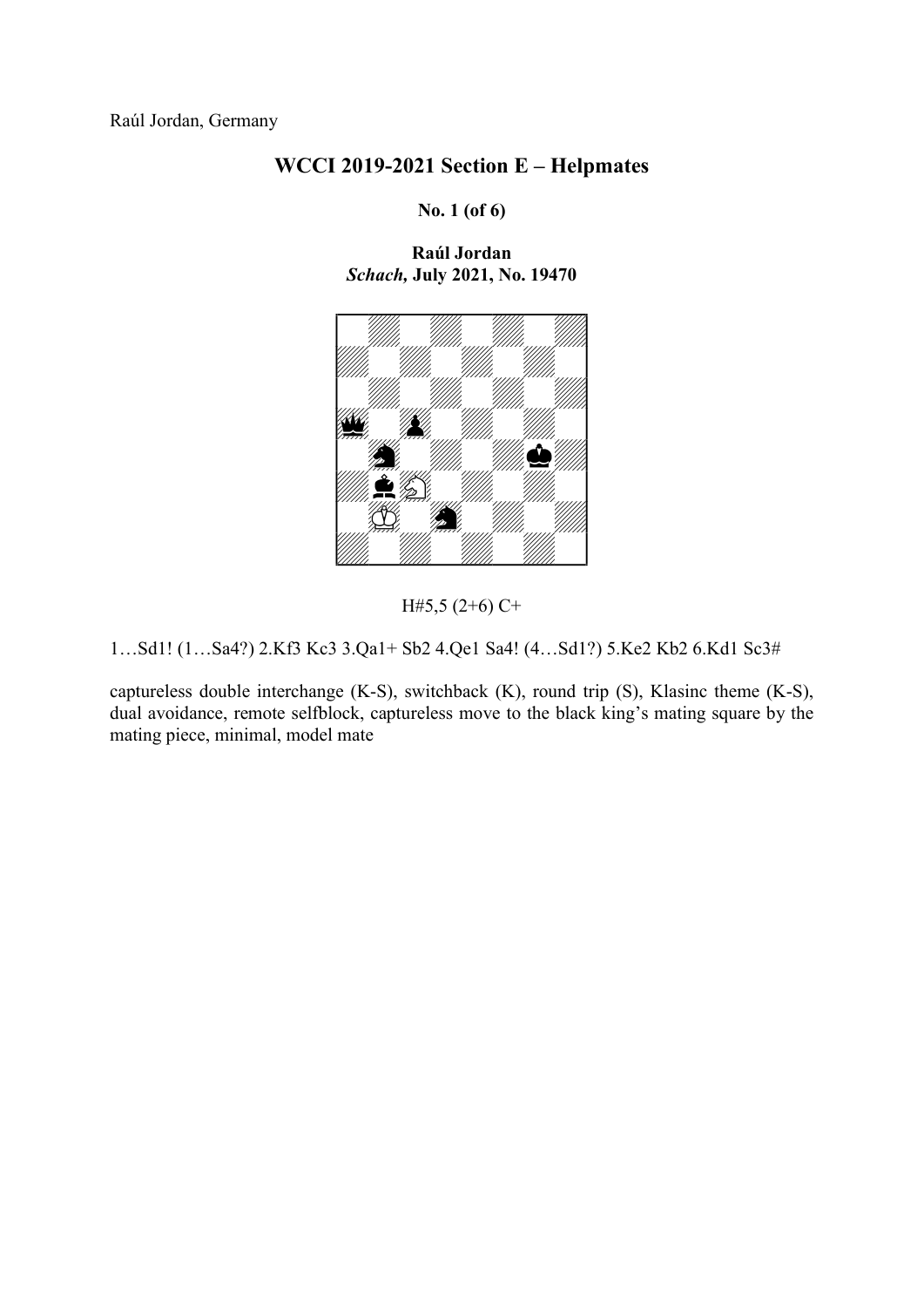No. 2 (of 6)

### Raúl Jordan Long Theme Tourney Sachsentreffen 2021 http://www.problemschach.info/preisberichte/saxentreffen2021long\_pb.pdf

Prize



H#3 (3+13) C+ 2 solutions

1) 1.Sd4 Kf8! (1…Kh7/f7?) 2.Sb3 Sd4 3.c5 Sd4-c2#

2) 1.Re3 Kh7! (1…Kf8/f7?) 2.Rb3 Se3 3.Bc3 Se3-c2#

theme: In a H#3-4 a black unit moves to square X and leaves it. Afterwards a white unit moves to square X and leaves it again.

tempo moves with dual avoidance (K) founded on check avoidance, change of functions (S-S, p-B), line openings for front pieces of batteries, moves to the same square in B1 and W2, model mates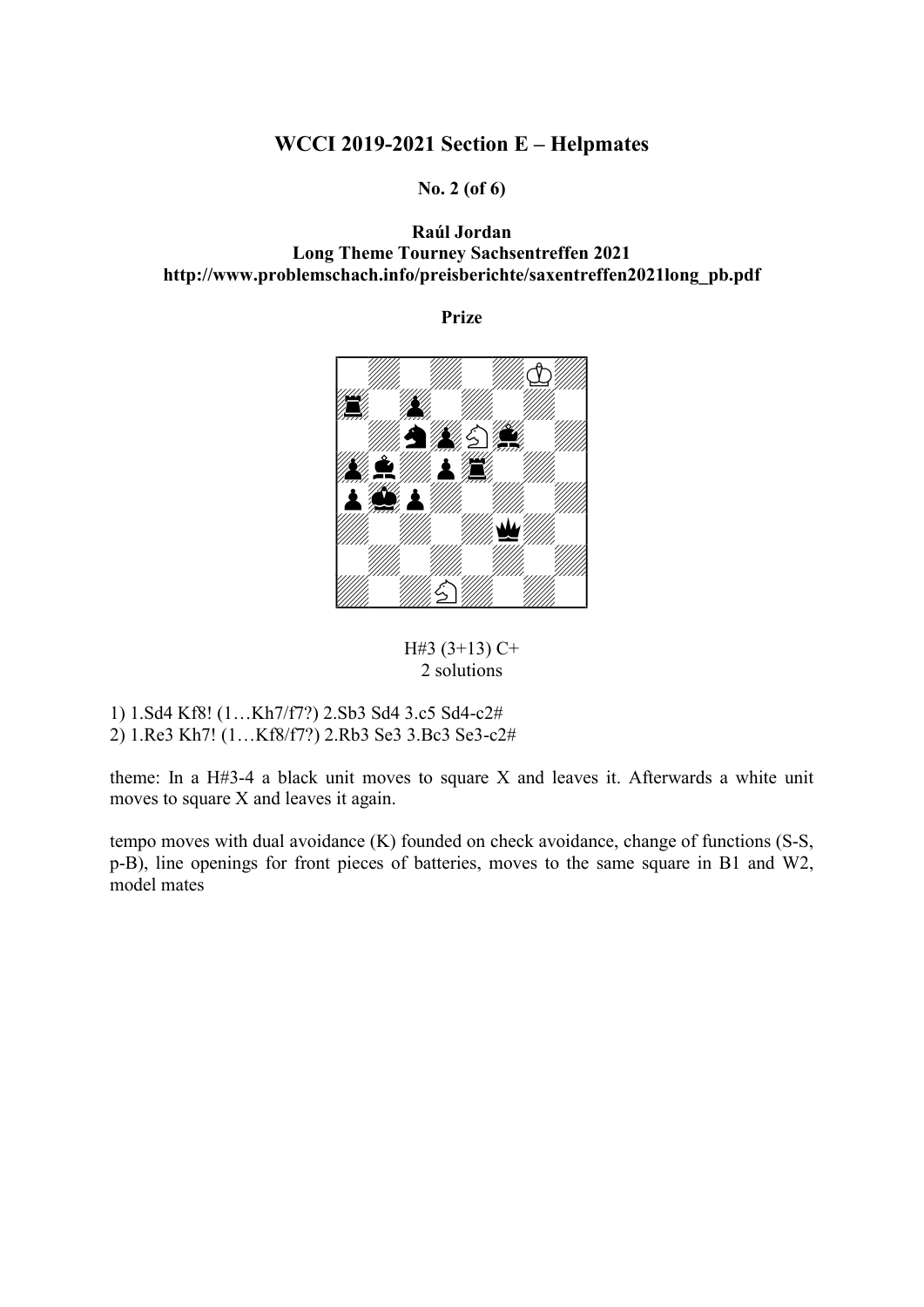No. 3 (of 6)

Raúl Jordan Quick Theme Tourney Sachsentreffen 2020 http://www.problemschach.info/preisberichte/saxentreffen2020quick\_pb.pdf

2. Prize



H#2  $(4+15)$  C+  $b)$ wKa1-a5 c) $b$ Kc4-f8

a) 1.bxc3 Qf4 2.Kb4 Sc6#

b) 1.cxd4 Qc1 2.Kc5 Bxb4#

c) 1.gxh6 Bb2 2.Kg7 Se6#

theme: H#2 with this twinning: a) diagram b) shifting of the white king, c) shifting of the black king

capture key  $(3x)$ , battery creation  $(3x)$ , double-check battery mate  $(3x)$ , Umnov  $(3x)$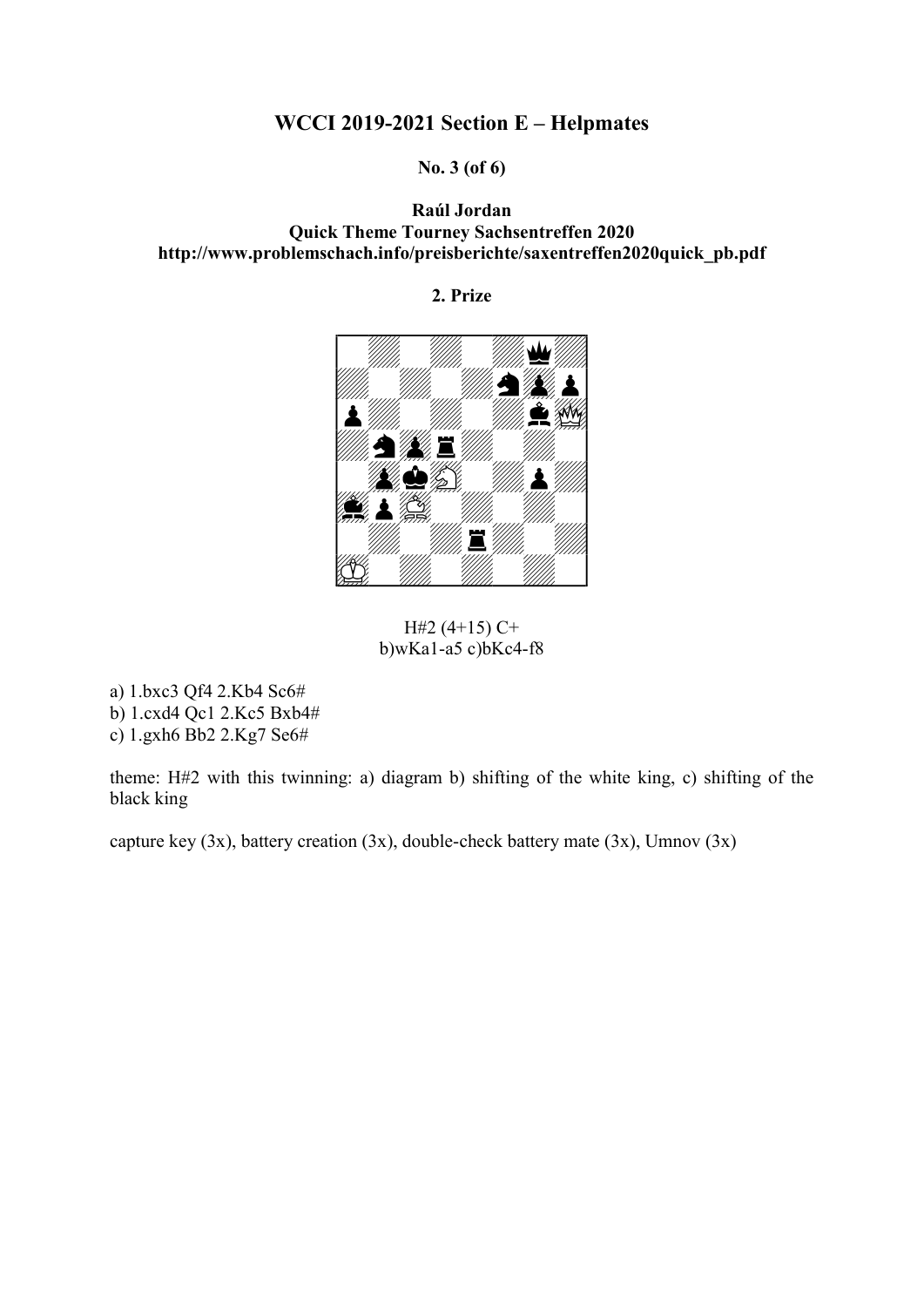No. 4 (of 6)

Raúl Jordan Schach, December 2019, No. 19121 Dedication: Robert Jordan gewidmet



H#4 (6+14) C+

1.Sd7 Se2 2.Sxe5 Sxd4 3.Sxf3 Sxc6 4.Sg1! Sb8#

long distance interchange (S-s), white exactly mirrors black's moves, elimination of obstructive units for line opening, model mate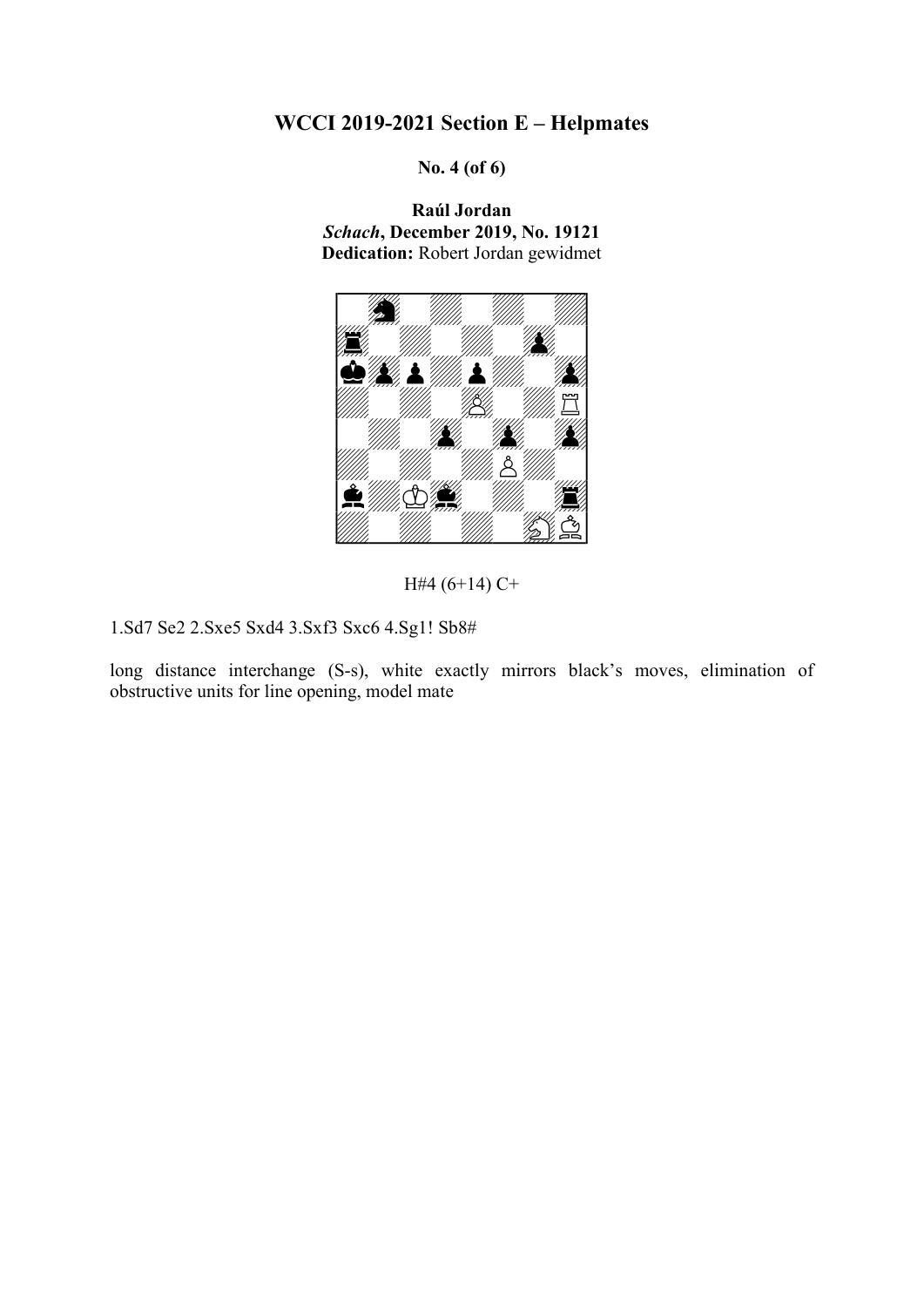### No. 5 (of 6)

### Raúl Jordan Fadil Abdurahmanovic and Mike Prcic 80th Jubilee Tourney StrateGems 89, 01-03 2020

# 

### 1st Honorable Mention

H#4,5 (2+7) C+

1…Ke1! 2.Kc4 Ke2 3.b3 Be1 4.b5 Kd2 5.Kb4 Kd3#

theme: H#>=4 showing at least two of the themes Rundlauf, Platzwechsel, Indian and Klasinc

rare minimal displaying all 4 themes within a single time-economical line: captureless round trip (K-3), interchange in mating position (k-p), Indian, Klasinc theme (K-L); discovered checkmate